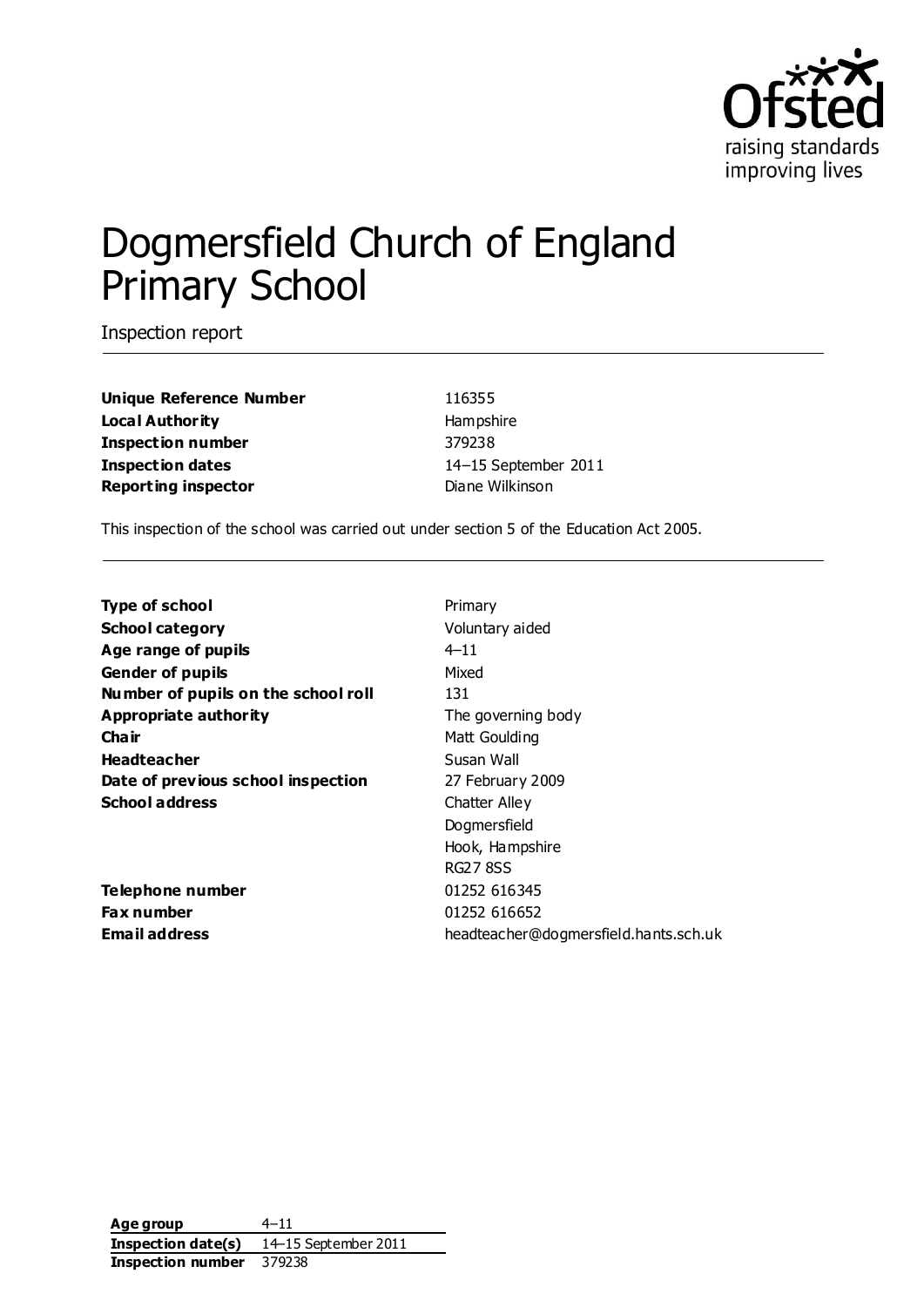The Office for Standards in Education, Children's Services and Skills (Ofsted) regulates and inspects to achieve excellence in the care of children and young people, and in education and skills for learners of all ages. It regulates and inspects childcare and children's social care, and inspects the Children and Family Court Advisory Support Service (Cafcass), schools, colleges, initial teacher training, work-based learning and skills training, adult and community learning, and education and training in prisons and other secure establishments. It assesses council children's services, and inspects services for looked after children, safeguarding and child protection.

Further copies of this report are obtainable from the school. Under the Education Act 2005, the school must provide a copy of this report free of charge to certain categories of people. A charge not exceeding the full cost of reproduction may be made for any other copies supplied.

If you would like a copy of this document in a different format, such as large print or Braille, please telephone 0300 123 4234, or email enquiries@ofsted.gov.uk.

You may copy all or parts of this document for non-commercial educational purposes, as long as you give details of the source and date of publication and do not alter the information in any way.

To receive regular email alerts about new publications, including survey reports and school inspection reports, please visit our website and go to 'Subscribe'.

Piccadilly Gate Store St **Manchester** M1 2WD

T: 0300 123 4234 Textphone: 0161 618 8524 E: enquiries@ofsted.gov.uk W: www.ofsted.gov.uk

**Ofsted** 

© Crown copyright 2011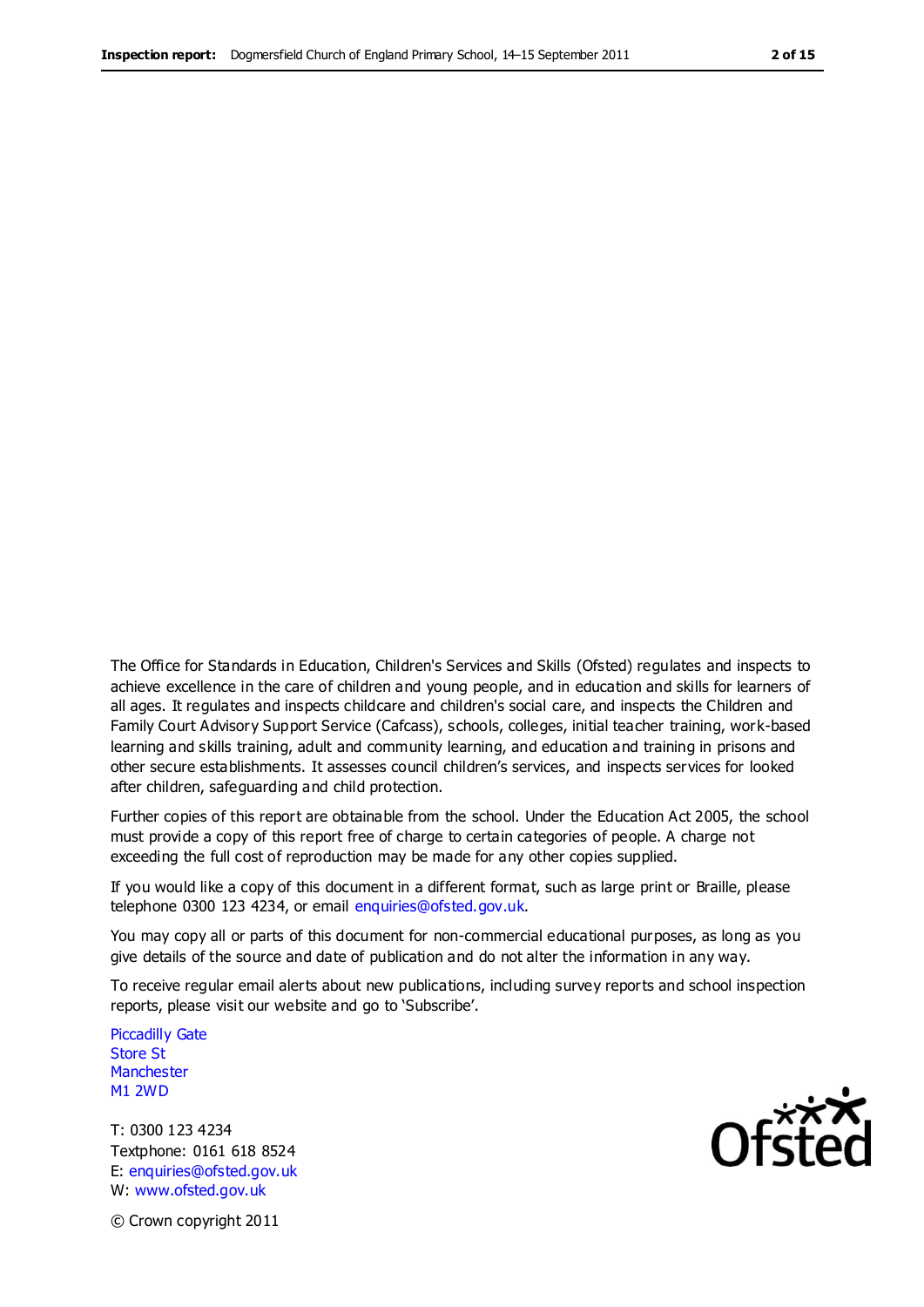# **Introduction**

This inspection was carried out by two additional inspectors. The inspectors visited 12 lessons and observed six teachers. They held meetings with members of the governing body, staff and pupils, and a small number of parents and carers bringing their children to school were also spoken to. Inspectors observed the school's work, and looked at analyses of pupils' progress, records of governing body meetings, development planning and monitoring, local authority reports, a range of policies and procedures including those associated with safeguarding, curriculum planning documents and a small sample of pupils' work. They also scrutinised questionnaires returned by 94 parents and carers, 70 pupils and 19 staff.

The inspection team reviewed many aspects of the school's work. It looked in detail at a number of key areas.

- How well provision supports attainment and progress in writing.
- Whether the raised attainment and progress seen in 2011 by the end of Year 6 is likely to be maintained.
- The extent to which pupils gain an awareness of diversity in wider society.

# **Information about the school**

Dogmersfield is a small village school where most pupils are taught in mixed-age classes. Pupils travel to the school from a wide area. Most pupils are of White British heritage, with a very small minority speaking English as an additional language. The proportion of pupils with special educational needs and/or disabilities is broadly average. The most common needs are related to speech, language and communication. The proportion of pupils known to be eligible for free school meals is low. The school holds the Activemark and Healthy School awards.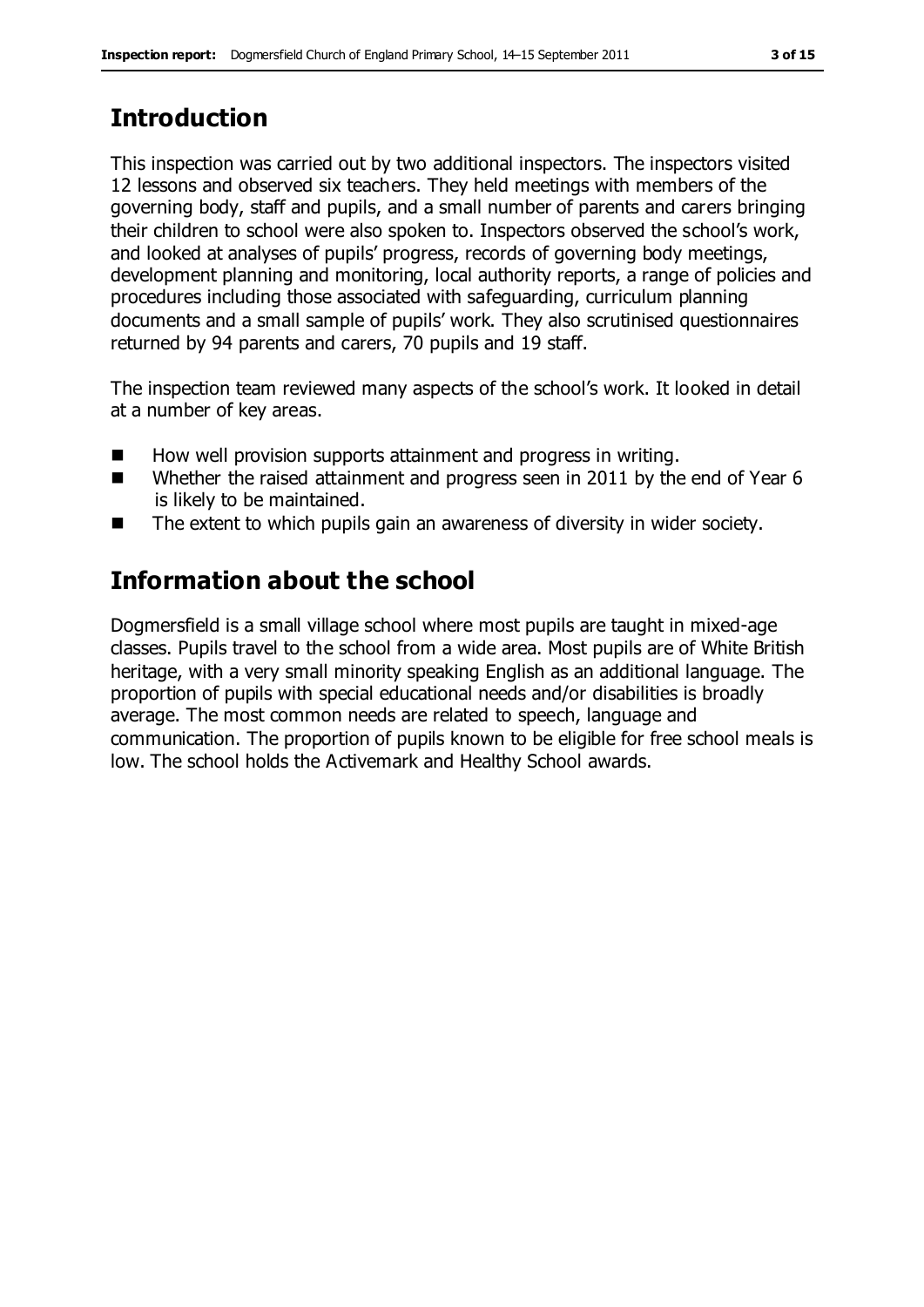## **Inspection judgements**

## **Overall effectiveness: how good is the school? 2**

#### **The school's capacity for sustained improvement 2**

## **Main findings**

Dogmersfield is a good school where effective teaching and a stimulating and interesting curriculum help pupils achieve well. Attainment is above average in English and mathematics. Having risen well over the past year it is well placed to rise further. However, attainment is much better in reading than in writing because, although the overall proportion of Year 6 pupils attaining the higher levels in writing has risen, far fewer boys reach this level in writing than in reading. Addressing this is a current improvement priority. Pupils with special educational needs and/or disabilities and those for whom English is an additional language are supported well, especially so in one-to-one and group activities, so they achieve as well as their classmates.

An outstanding feature of the school is the level of care, guidance and support provided. This is strongly based on the Christian ethos and family atmosphere that pervades all the school's work. Consequently it is a very happy and supportive place to be, which is reflected in high attendance levels and, together with the excellent personal, social and health education programme, this helps to ensure pupils make outstanding progress in all aspects of their personal development. Excellent induction procedures and the school's outstanding engagement with parents and carers help Reception children settle quickly and achieve well. Arrangements for keeping pupils safe and well cared for are outstanding, a strength acknowledged by the whole school community. As a result, pupils' awareness of how to keep healthy and safe is excellent. Pupils make a major contribution to the work of the school and village life, enthusiastically taking part in church and local celebrations and events and very proudly taking on responsibilities within the school. Pupils' spiritual, moral, social and cultural awareness is a significant strength, ensuring that relationships are very harmonious and behaviour excellent. By the time pupils leave they are exceptionally thoughtful and mature young people and have a good understanding of diverse communities in this country and overseas.

Teaching is good and occasionally excellent. Lesson activities challenge and interest pupils, but in independent and group activities opportunities are missed to inspire them to make even greater progress. The well-planned curriculum enhances learning, exceptionally so in terms of pupils' personal development, and enrichment activities are outstanding. New initiatives to improve pupils' writing are helping to raise attainment. However, good handwriting is not emphasised well enough and insufficient measures have been taken to increase the range of boys' vocabulary.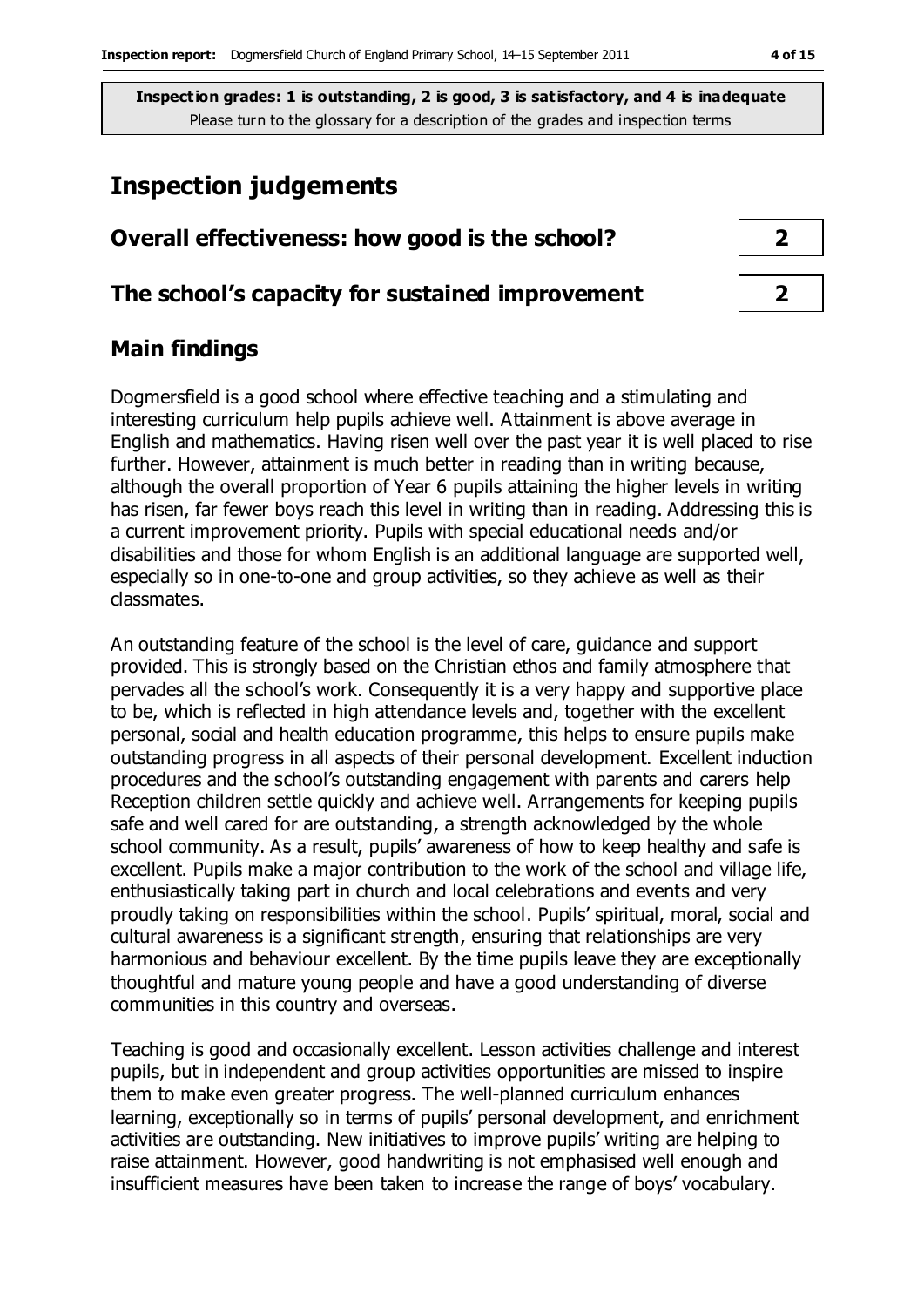The school benefits from the strong leadership of its headteacher and outstanding governance. Teamwork is excellent, with staff and members of the governing body constantly seeking ways to improve provision. Monitoring and self evaluation are rigorous and accurate. Development planning is well targeted at weaker areas and the school is working hard to address the remaining weaknesses in writing. Pupil outcomes have improved well since the last inspection and the school's capacity to improve further is good.

## **What does the school need to do to improve further?**

- $\blacksquare$  Improve the quality of teaching and increase the proportion of outstanding lessons to 40% by July 2012 through:
	- extending lesson targets so that those pupils who work hard to achieve their target are fully aware of how they could go on to make even greater progress
	- ensuring adults regularly check pupils' progress throughout independent and group activities in order to readjust learning or set new challenges.
- In writing, raise attainment and increase the number of pupils reaching aboveaverage levels at the end of Year 6 by:
	- ensuring that pupils are consistently encouraged to write neatly and cursively from a younger age
	- − taking steps to increase boys' vocabulary knowledge.

## **Outcomes for individuals and groups of pupils 1**

Pupils' outstanding personal development and excellent attitudes are key factors in their good achievement. They are exceptionally well prepared to live safe and healthy lifestyles, recognising a wide range of hazards they may encounter, so that they are well aware of how to keep safe on the road and know what to do if there is a fire. Pupils are extremely well informed about which foods are good for them, knowing how to prepare a healthy meal and recognising it is fine to have the occasional treat. Their enthusiasm for the wide range of sports on offer helps them to keep very fit. This outstanding work is reflected in the Healthy School and Activemark awards. Pupils are very proud of the way that the school and local community involve them in their work. They enthusiastically act as school monitors, councillors or young leaders and contribute to village fêtes and church services. Pupils are very clear about how they can make a difference to groups in difficult circumstances, for example, fundraising to provide shoes to allow children in The Gambia to go to school.

Pupils have an excellent awareness of their rights and responsibilities. They are adamant that there is no bullying in school and consistently behave in a mature and thoughtful way. Enhanced through excellent assemblies and church links, pupils' spiritual awareness is exceptionally good and they have a strong knowledge of a wide range of different cultures.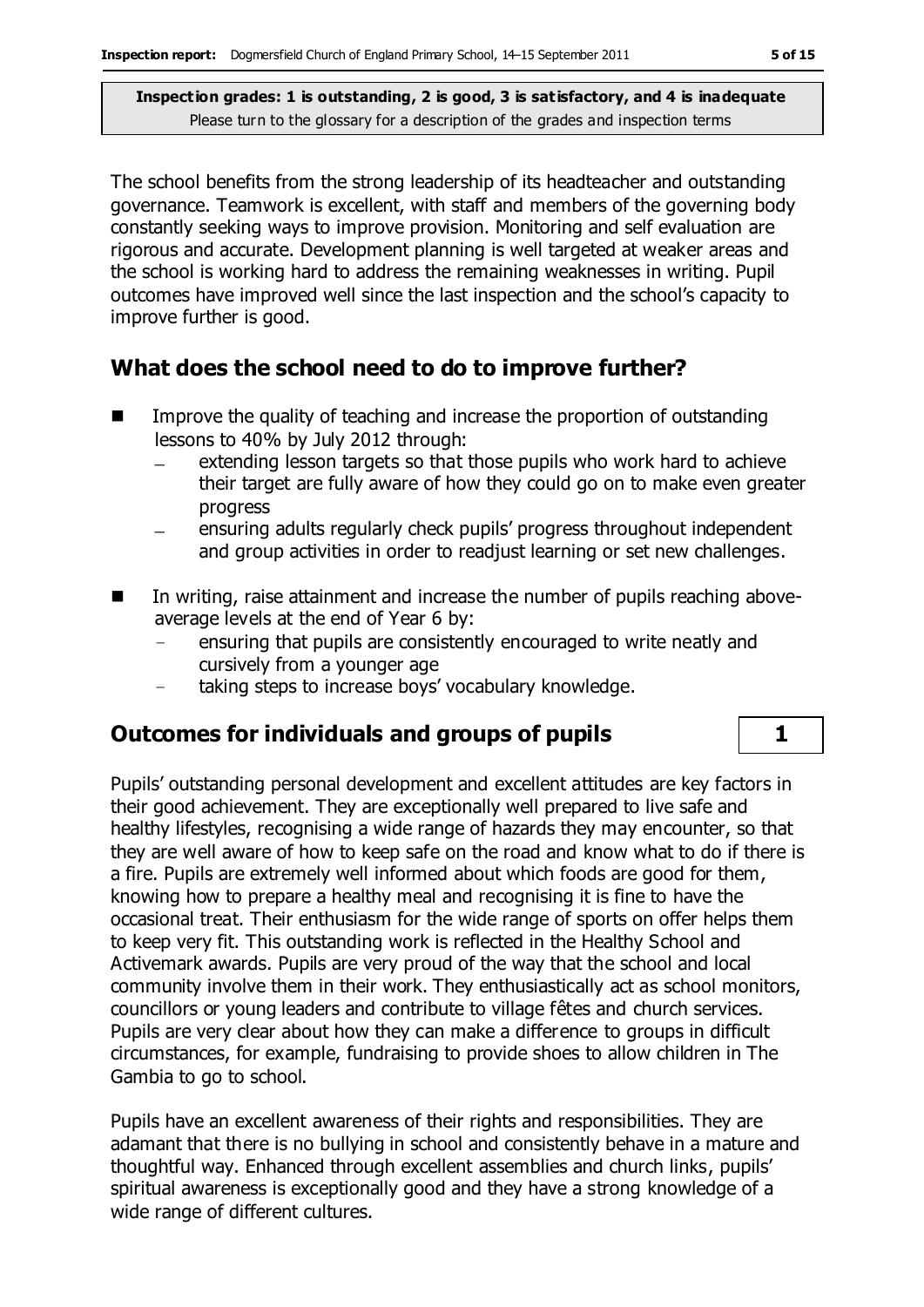Pupils demonstrate great enthusiasm for learning. Academically, Reception children get off to a good start, with most attaining average levels by the time they enter Year 1. Small year groups with varying needs means it is difficult to make comparisons, but tracking documentation indicates achievement is built on well, especially in reading and mathematics, where attainment is consistently above average. Younger pupils write accurately in sentences, using their knowledge of sounds well to spell different words. However, their handwriting is not as good as it could be and some, mainly boys, have a limited vocabulary. Nevertheless a concerted effort is helping to drive up attainment in English well, including for boys, so that, by Year 6, pupils now write effectively in a range of different formats such as play scripts, using language well to engage the reader. The promotion of calculation skills has been a real success throughout the school so that, by Year 6, pupils are skilled at applying these to solve problems. They develop into very perceptive science investigators, as was observed in a lesson on the property of gasses, helping them achieve above-average scientific knowledge and skills. Pupils are well prepared for the future, including through the information and communication technology skills they acquire.

| Pupils' achievement and the extent to which they enjoy their learning                                                     |                          |  |
|---------------------------------------------------------------------------------------------------------------------------|--------------------------|--|
| Taking into account:                                                                                                      |                          |  |
| Pupils' attainment <sup>1</sup>                                                                                           | $\mathcal{P}$            |  |
| The quality of pupils' learning and their progress                                                                        | $\overline{\phantom{a}}$ |  |
| The quality of learning for pupils with special educational needs and/or disabilities<br>and their progress               | $\mathcal{P}$            |  |
| The extent to which pupils feel safe                                                                                      |                          |  |
| Pupils' behaviour                                                                                                         |                          |  |
| The extent to which pupils adopt healthy lifestyles                                                                       |                          |  |
| The extent to which pupils contribute to the school and wider community                                                   |                          |  |
| The extent to which pupils develop workplace and other skills that will<br>contribute to their future economic well-being | $\overline{\mathbf{2}}$  |  |
| Taking into account:                                                                                                      |                          |  |
| Pupils' attendance <sup>1</sup>                                                                                           |                          |  |
| The extent of pupils' spiritual, moral, social and cultural development                                                   |                          |  |

These are the grades for pupils' outcomes

## **How effective is the provision?**

The imaginative curriculum provides effective programmes that help pupils to learn. Lessons are introduced in ways that motivate and inspire pupils; for example, by the teacher dressing up as Florence Nightingale so pupils can ask her questions or

 $\overline{a}$ <sup>1</sup> The grades for attainment and attendance are: 1 is high; 2 is above average; 3 is broadly average; and 4 is low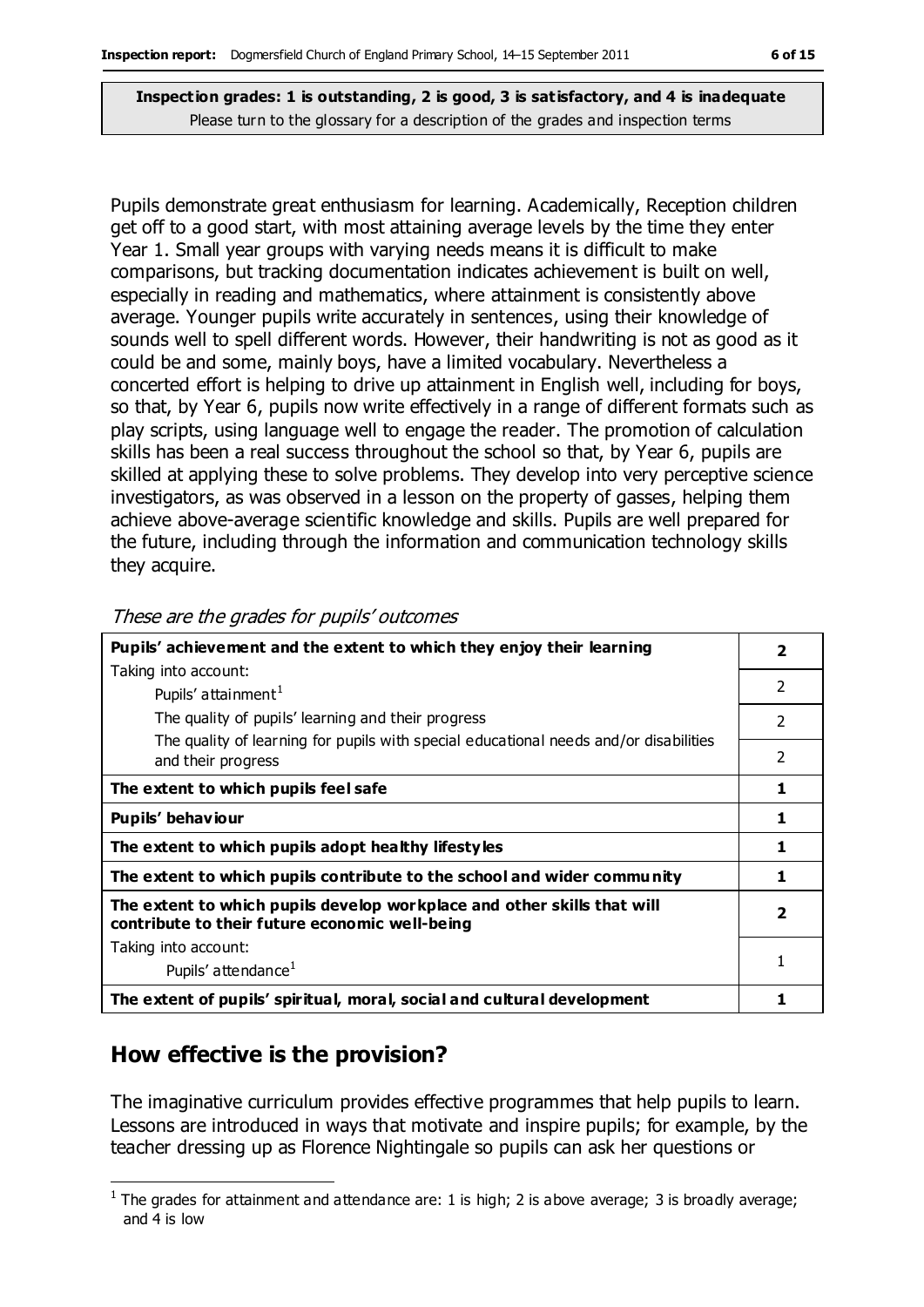helping pupils to 'build a dragon's cave' so that they can write a particularly good description of this for their story. Teachers are very good at explaining new skills and concepts, as was observed in an excellent lesson on how to write instructions.

Well-planned activities meet the needs of different pupils and challenge them to do well, as was evident in the Reception/Year 1 class where those who find learning difficult were discovering which number was one more or less than five, with older more-able pupils calculating which number is 10 more or less than 34. Skilled teaching assistants are deployed well to support different groups, especially those who need extra help. However, not enough is done to assess and adjust learning during independent or group activities, which limits progress.

Pupils' work is well marked, with effective targets set to help them improve. Careful tracking of progress allows staff to intervene swiftly when this slows. Special programmes to help pupils catch up are very good, with those pupils whose circumstances may make them vulnerable being exceptionally well supported, for example in occupational therapy, for which staff undertook training. The curriculum is enriched especially well, including through an excellent range of visits and visitors such as African drummers, with partnerships with other schools providing a wealth of sports activities. This makes a major contribution to pupils' personal development and enjoyment of school.

Excellent attention is given to all aspects of care, guidance and support, from the high quality induction procedures to the careful preparation for transfer to a new school. Pupils have high levels of confidence in staff, fully aware that their welfare is at the heart of all that the school does for them. This is reinforced by the excellent relationships staff and members of the governing body have with parents and carers and the outstanding arrangements for promoting safeguarding, good behaviour and attendance.

| The quality of teaching                                                                                    |  |
|------------------------------------------------------------------------------------------------------------|--|
| Taking into account:                                                                                       |  |
| The use of assessment to support learning                                                                  |  |
| The extent to which the curriculum meets pupils' needs, including, where<br>relevant, through partnerships |  |
| The effectiveness of care, guidance and support                                                            |  |

These are the grades for the quality of provision

#### **How effective are leadership and management?**

The headteacher provides excellent leadership. Ably supported by the assistant headteacher, she keeps staff and members of the governing body continually focused on securing improvement, and has gained their full commitment in working towards this. A comprehensive range of effective monitoring procedures allows provision to be constantly evaluated, leading to the eradication of unsatisfactory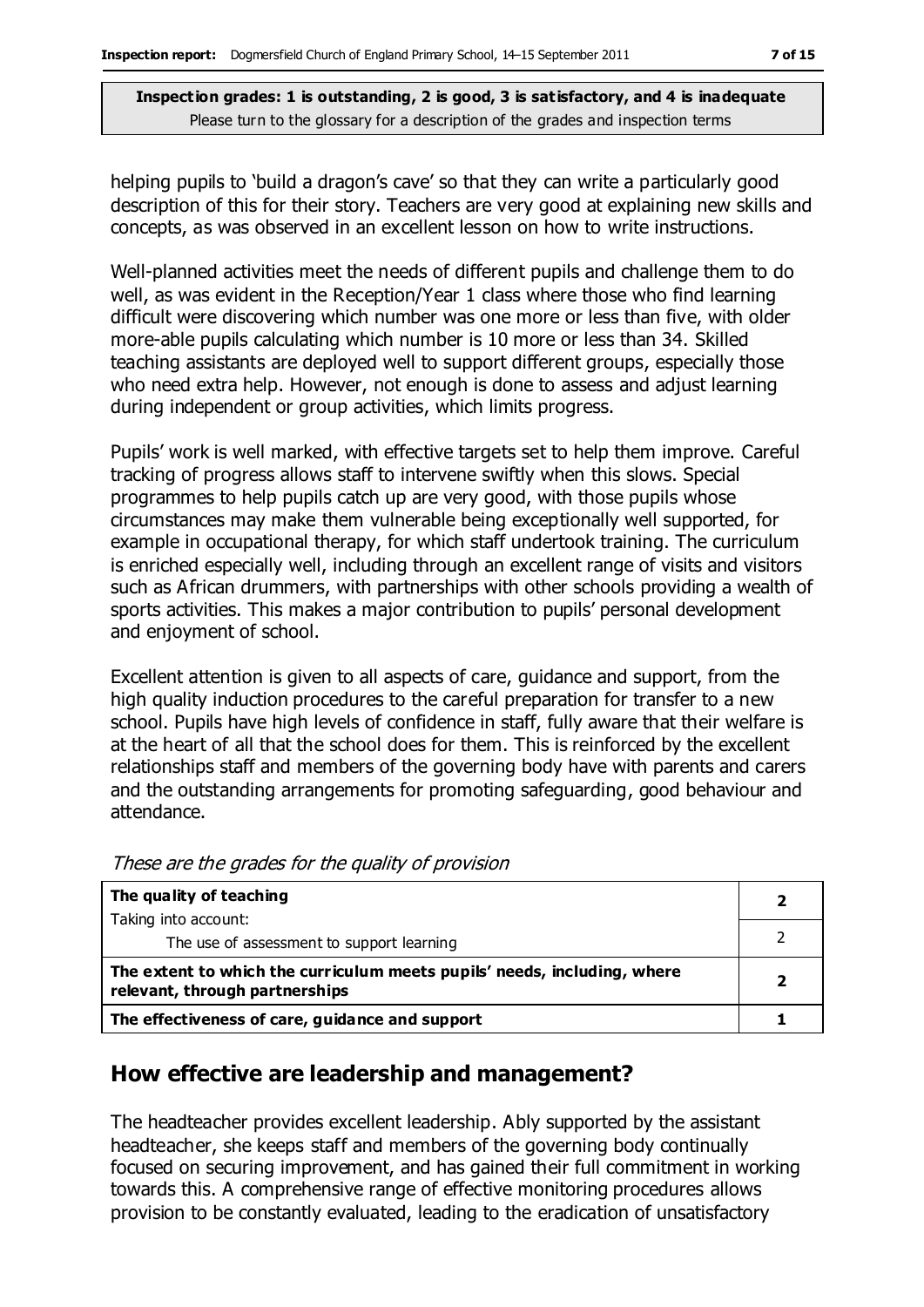teaching and a consistent approach in classrooms throughout the school. Effective development planning helps tackle weaker aspects of provision, although still more needs to be done to raise attainment in writing.

Members of the governing body make an exceptional contribution to the work of the school. They are very well informed and monitor the school's work rigorously, challenging and supporting staff especially well. Together with staff, they ensure that safeguarding policies and procedures, for example, with regard to child protection and staff vetting, are extremely effective. They also provide excellent links with parents and carers and the local community, helping pupils to benefit exceptionally well from these. Parents and carers are continually encouraged to be partners in their children's learning, especially though the excellent internet links that allow them to support work at home. They repay the school exceptionally well through supporting classroom activities and fund raising. In its effort to seek high quality provision and care the school is extremely good at working with other schools and agencies, for example, to support those pupils whose circumstances may make them vulnerable or gifted and talented pupils.

As part of its determination to meet the needs of each pupil the school promotes equality of opportunity well. It is zealous in its efforts to tackle discrimination and everyone is valued and supported to achieve well. Staff and members of the governing body have worked hard to ensure that community cohesion is effectively supported, with pupils developing a good awareness of and respect for diversity in society.

| The effectiveness of leadership and management in embedding ambition and<br>driving improvement                                                                     |                |  |
|---------------------------------------------------------------------------------------------------------------------------------------------------------------------|----------------|--|
| Taking into account:                                                                                                                                                |                |  |
| The leadership and management of teaching and learning                                                                                                              | 2              |  |
| The effectiveness of the governing body in challenging and supporting the<br>school so that weaknesses are tackled decisively and statutory responsibilities<br>met |                |  |
| The effectiveness of the school's engagement with parents and carers                                                                                                | 1              |  |
| The effectiveness of partnerships in promoting learning and well-being                                                                                              | 1              |  |
| The effectiveness with which the school promotes equality of opportunity and<br>tackles discrimination                                                              | $\overline{2}$ |  |
| The effectiveness of safeguarding procedures                                                                                                                        | 1              |  |
| The effectiveness with which the school promotes community cohesion                                                                                                 | 2              |  |
| The effectiveness with which the school deploys resources to achieve value for<br>money                                                                             | 2              |  |

These are the grades for leadership and management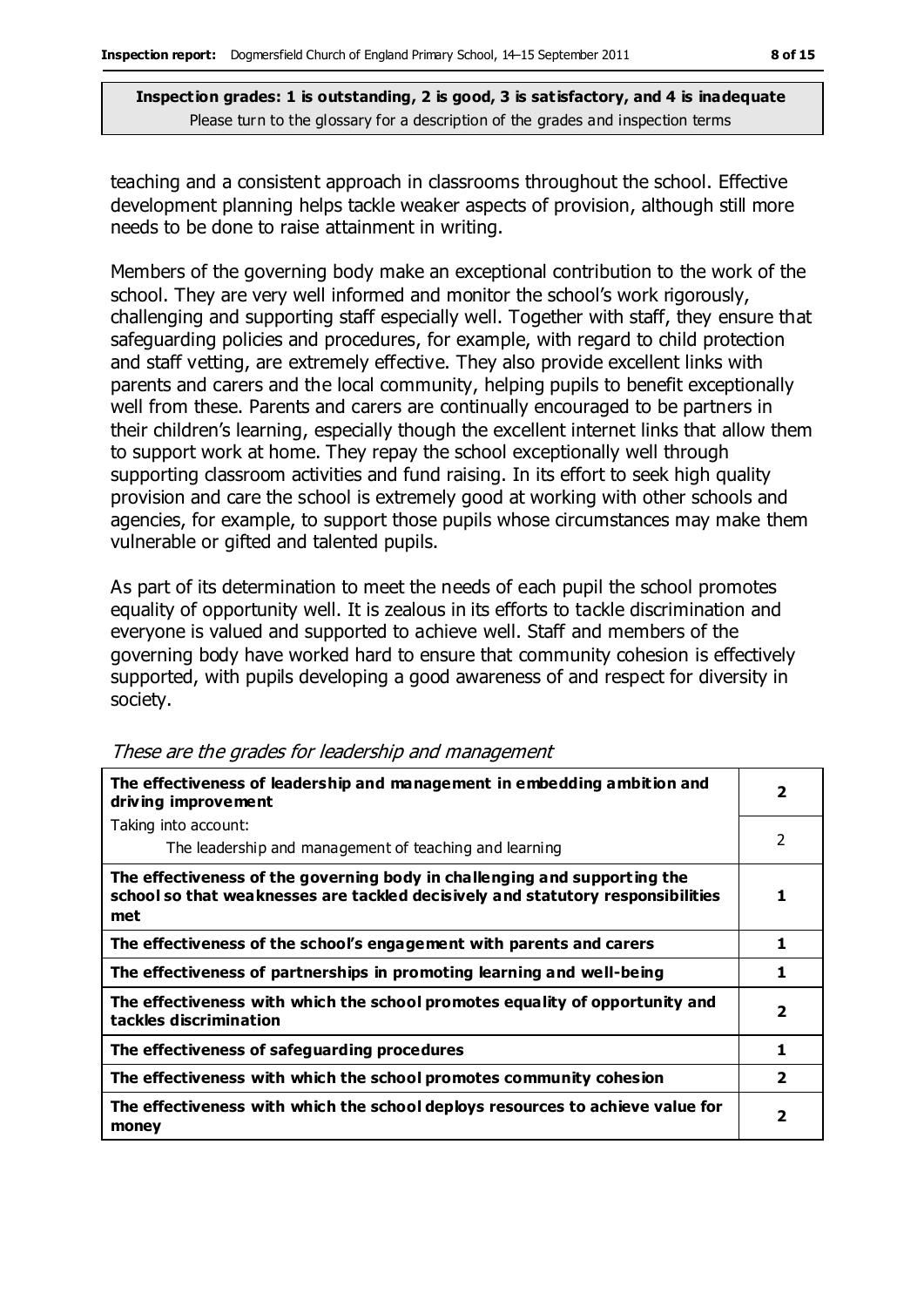## **Early Years Foundation Stage**

The effect of the excellent induction procedures is evident in the way that children thoroughly embraced learning in what, during the inspection, was their first full week in school. Already they exhibited the ability to sustain interest, work and play happily together and want to find out about new things. Children's starting points are typical for children of their age. Tracking shows that, by the end of Reception, progress is good overall and attainment in personal and social development is high. Planning addresses children's individual needs and strengths well and in other areas of learning, attainment is above average. Having identified weaknesses in some boys' language ability a very good focus on speaking and listening is helping to improve their progress.

Activities where children work with an adult are very good. Learning is very practical and fun, so that children often learn new sounds through playing a game or, for example, counting the number of objects that they have fished out of the water. Adults are very good at questioning children to help their understanding and setting new challenges. This is less evident in independent learning activities, where opportunities to move children on to new learning are sometimes missed. Children are very enthusiastic about the world around them, for example digging holes in the earth and discovering how long the water takes to drain away. Their motor skills develop at a good rate. Children learn to form letters and numbers correctly, accurately fit construction equipment together and carefully negotiate the 'trim trail'.

Excellent attention is given to children's care and welfare. The accommodation is very secure and used to good effect to support learning. Assessment is effective in keeping a check on progress, allowing new targets to be set that help children achieve well. Through good leadership, accurate self evaluation and well-focused development planning are effectively bringing about improvements, for example, in enhanced progress in calculation skills over the past year.

| <b>Overall effectiveness of the Early Years Foundation Stage</b>             |  |  |
|------------------------------------------------------------------------------|--|--|
| Taking into account:                                                         |  |  |
| Outcomes for children in the Early Years Foundation Stage                    |  |  |
| The quality of provision in the Early Years Foundation Stage                 |  |  |
| The effectiveness of leadership and management of the Early Years Foundation |  |  |
| Stage                                                                        |  |  |

#### These are the grades for the Early Years Foundation Stage

## **Views of parents and carers**

A high number of parents and carers completed the questionnaires. They are extremely pleased with the way that the school provides for and supports their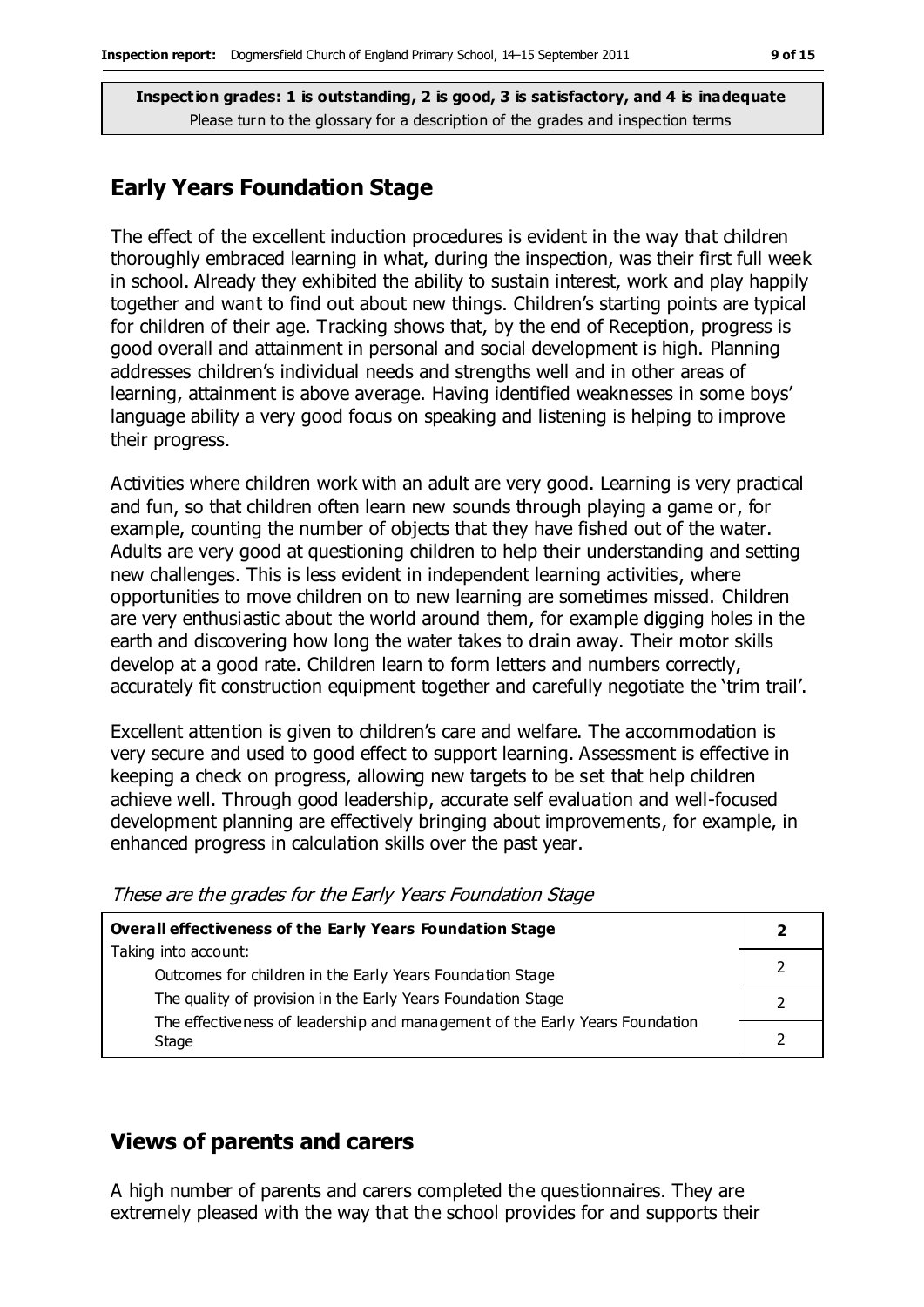children and very few raised any concerns. Without exception, parents and carers praise the way that staff work with them to support their children's education. Those parents or carers who wrote or spoke to inspectors praised the headteacher and staff, especially in the welcome they receive and how well their concerns are responded to. Of most concern to a very few parents or carers was the arrangement for mixed-age classes. Inspectors note that in a school of this size mixed-age groups in one or more classes are usually unavoidable. Inspection evidence shows that staff take great care each year to organise classes that ensure all pupils can benefit from the arrangements. Observations indicate that this is successful and pupils of different ability and ages are progressing well.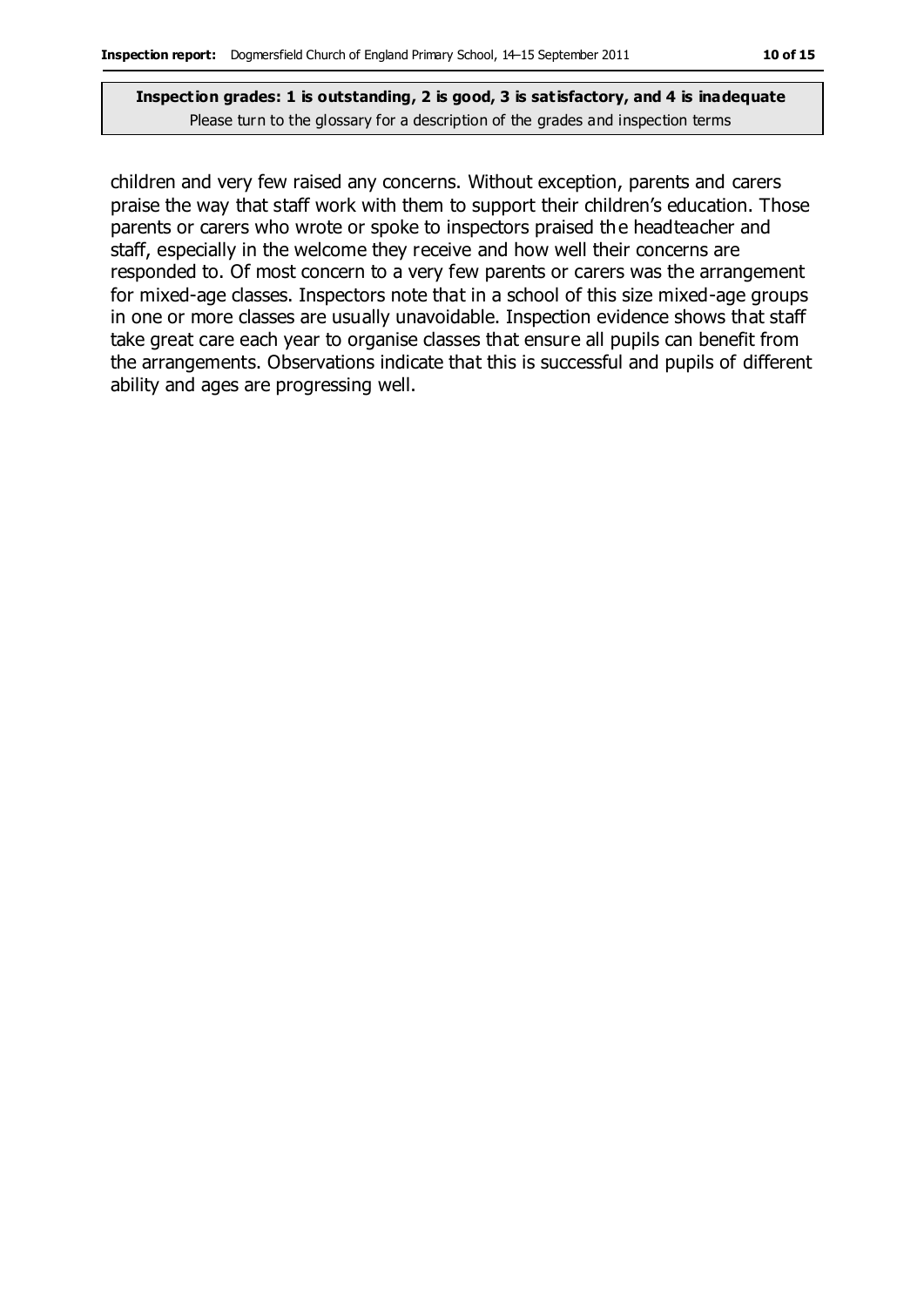#### **Responses from parents and carers to Ofsted's questionnaire**

Ofsted invited all the registered parents and carers of pupils registered at Dogmersfield Church of England Primary School to complete a questionnaire about their views of the school.

In the questionnaire, parents and carers were asked to record how strongly they agreed with 13 statements about the school.

The inspection team received 94 completed questionnaires by the end of the on-site inspection. In total, there are 131 pupils registered at the school.

| <b>Statements</b>                                                                                                                                                                                                                                       | <b>Strongly</b><br>agree |               | <b>Agree</b> |               | <b>Disagree</b> |                | <b>Strongly</b><br>disagree |               |
|---------------------------------------------------------------------------------------------------------------------------------------------------------------------------------------------------------------------------------------------------------|--------------------------|---------------|--------------|---------------|-----------------|----------------|-----------------------------|---------------|
|                                                                                                                                                                                                                                                         | <b>Total</b>             | $\frac{0}{0}$ | <b>Total</b> | $\frac{1}{2}$ | <b>Total</b>    | $\frac{0}{0}$  | <b>Total</b>                | $\frac{1}{2}$ |
| My child enjoys school                                                                                                                                                                                                                                  | 68                       | 72            | 25           | 27            | 0               | 0              | 0                           | $\Omega$      |
| The school keeps my child<br>safe                                                                                                                                                                                                                       | 76                       | 81            | 17           | 18            | $\mathbf 0$     | $\mathbf 0$    | $\mathbf{0}$                | $\mathbf 0$   |
| The school informs me about<br>my child's progress                                                                                                                                                                                                      | 47                       | 50            | 41           | 44            | $\overline{2}$  | $\overline{2}$ | $\mathbf 0$                 | $\mathbf 0$   |
| My child is making enough<br>progress at this school                                                                                                                                                                                                    | 49                       | 52            | 38           | 40            | 3               | 3              | $\mathbf 0$                 | $\mathbf 0$   |
| The teaching is good at this<br>school                                                                                                                                                                                                                  | 58                       | 62            | 31           | 33            | 3               | 3              | $\mathbf 0$                 | $\mathbf 0$   |
| The school helps me to<br>support my child's learning                                                                                                                                                                                                   | 52                       | 55            | 36           | 38            | $\overline{2}$  | 2              | $\mathbf 0$                 | $\mathbf 0$   |
| The school helps my child to<br>have a healthy lifestyle                                                                                                                                                                                                | 66                       | 70            | 26           | 28            | 0               | $\mathbf 0$    | $\mathbf 0$                 | $\mathbf 0$   |
| The school makes sure that<br>my child is well prepared for<br>the future (for example<br>changing year group,<br>changing school, and for<br>children who are finishing<br>school, entering further or<br>higher education, or entering<br>employment) | 63                       | 67            | 26           | 28            | 0               | $\mathbf 0$    | $\mathbf 0$                 | $\mathbf 0$   |
| The school meets my child's<br>particular needs                                                                                                                                                                                                         | 57                       | 61            | 33           | 35            | $\mathbf 0$     | $\mathbf 0$    | $\mathbf 0$                 | $\mathbf 0$   |
| The school deals effectively<br>with unacceptable behaviour                                                                                                                                                                                             | 48                       | 51            | 39           | 41            | $\overline{2}$  | $\overline{2}$ | $\mathbf 0$                 | $\mathbf 0$   |
| The school takes account of<br>my suggestions and<br>concerns                                                                                                                                                                                           | 51                       | 54            | 37           | 39            | 0               | $\mathbf 0$    | $\mathbf 0$                 | $\mathbf 0$   |
| The school is led and<br>managed effectively                                                                                                                                                                                                            | 75                       | 80            | 18           | 18            | $\pmb{0}$       | $\mathbf 0$    | $\mathbf 0$                 | $\mathbf 0$   |
| Overall, I am happy with my<br>child's experience at this<br>school                                                                                                                                                                                     | 69                       | 73            | 22           | 23            | 0               | $\mathbf 0$    | $\mathbf 0$                 | 0             |

The table above summarises the responses that parents and carers made to each statement. The percentages indicate the proportion of parents and carers giving that response out of the total number of completed questionnaires. Where one or more parents and carers chose not to answer a particular question, the percentages will not add up to 100%.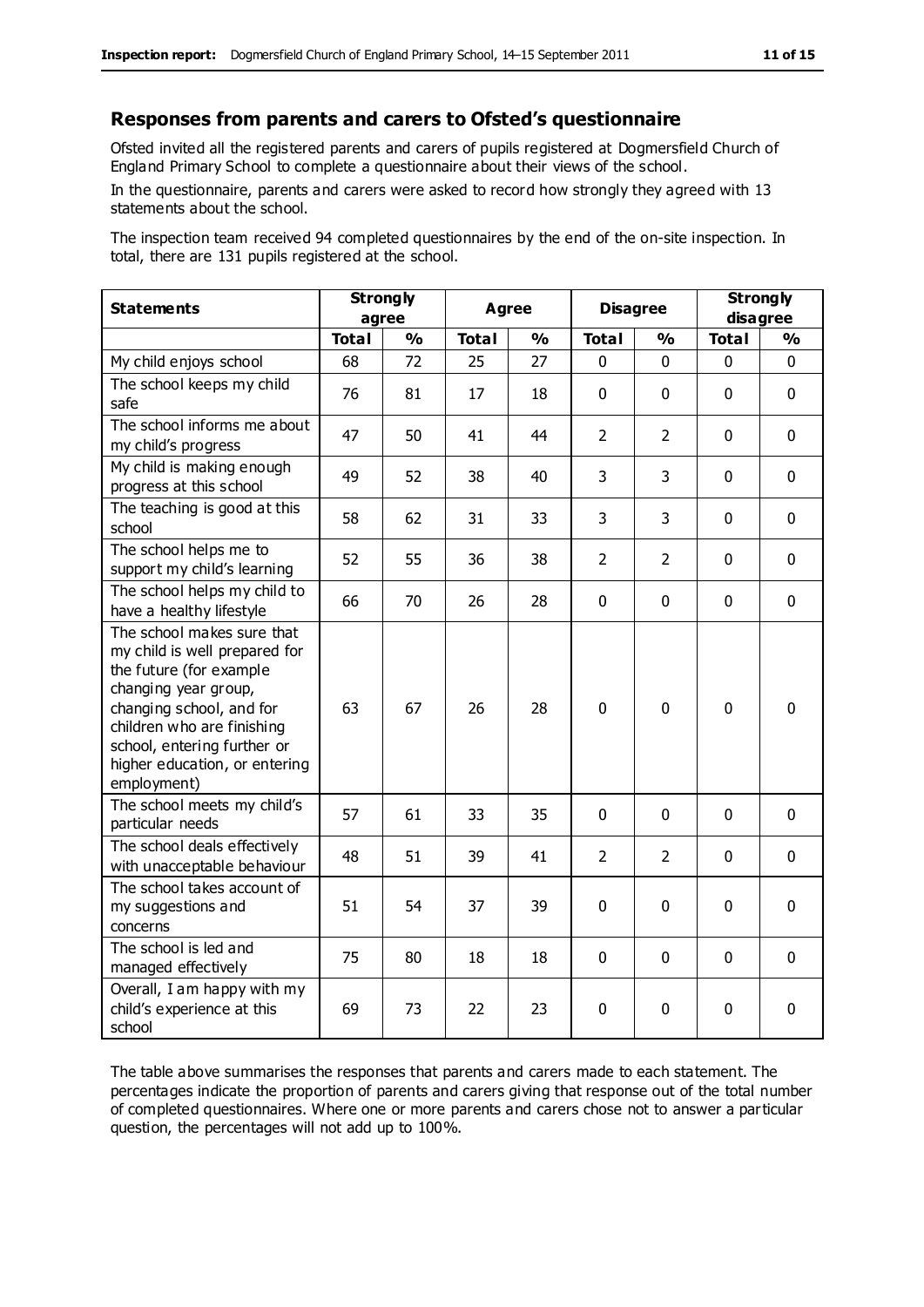# **Glossary**

## **What inspection judgements mean**

| <b>Grade</b> | <b>Judgement</b> | <b>Description</b>                                            |
|--------------|------------------|---------------------------------------------------------------|
| Grade 1      | Outstanding      | These features are highly effective. An outstanding           |
|              |                  | school provides exceptionally well for all its pupils' needs. |
| Grade 2      | Good             | These are very positive features of a school. A school        |
|              |                  | that is good is serving its pupils well.                      |
| Grade 3      | Satisfactory     | These features are of reasonable quality. A satisfactory      |
|              |                  | school is providing adequately for its pupils.                |
| Grade 4      | Inadequate       | These features are not of an acceptable standard. An          |
|              |                  | inadequate school needs to make significant                   |
|              |                  | improvement in order to meet the needs of its pupils.         |
|              |                  | Ofsted inspectors will make further visits until it           |
|              |                  | improves.                                                     |

## **Overall effectiveness of schools**

|                       | Overall effectiveness judgement (percentage of schools) |      |                     |                   |  |
|-----------------------|---------------------------------------------------------|------|---------------------|-------------------|--|
| <b>Type of school</b> | <b>Outstanding</b>                                      | Good | <b>Satisfactory</b> | <b>Inadequate</b> |  |
| Nursery schools       | 43                                                      | 47   | 10                  |                   |  |
| Primary schools       | 6                                                       | 46   | 42                  |                   |  |
| Secondary             | 14                                                      | 36   | 41                  |                   |  |
| schools               |                                                         |      |                     |                   |  |
| Sixth forms           | 15                                                      | 42   | 41                  |                   |  |
| Special schools       | 30                                                      | 48   | 19                  |                   |  |
| Pupil referral        | 14                                                      | 50   | 31                  |                   |  |
| units                 |                                                         |      |                     |                   |  |
| All schools           | 10                                                      | 44   | 39                  |                   |  |

New school inspection arrangements were introduced on 1 September 2009. This means that inspectors now make some additional judgements that were not made previously.

The data in the table above are for the period 1 September 2010 to 08 April 2011 and are consistent with the latest published official statistics about maintained school inspection outcomes (see www.ofsted.gov.uk).

The sample of schools inspected during 2010/11 was not representative of all schools nationally, as weaker schools are inspected more frequently than good or outstanding schools.

Percentages are rounded and do not always add exactly to 100.

Sixth form figures reflect the judgements made for the overall effectiveness of the sixth form in secondary schools, special schools and pupil referral units.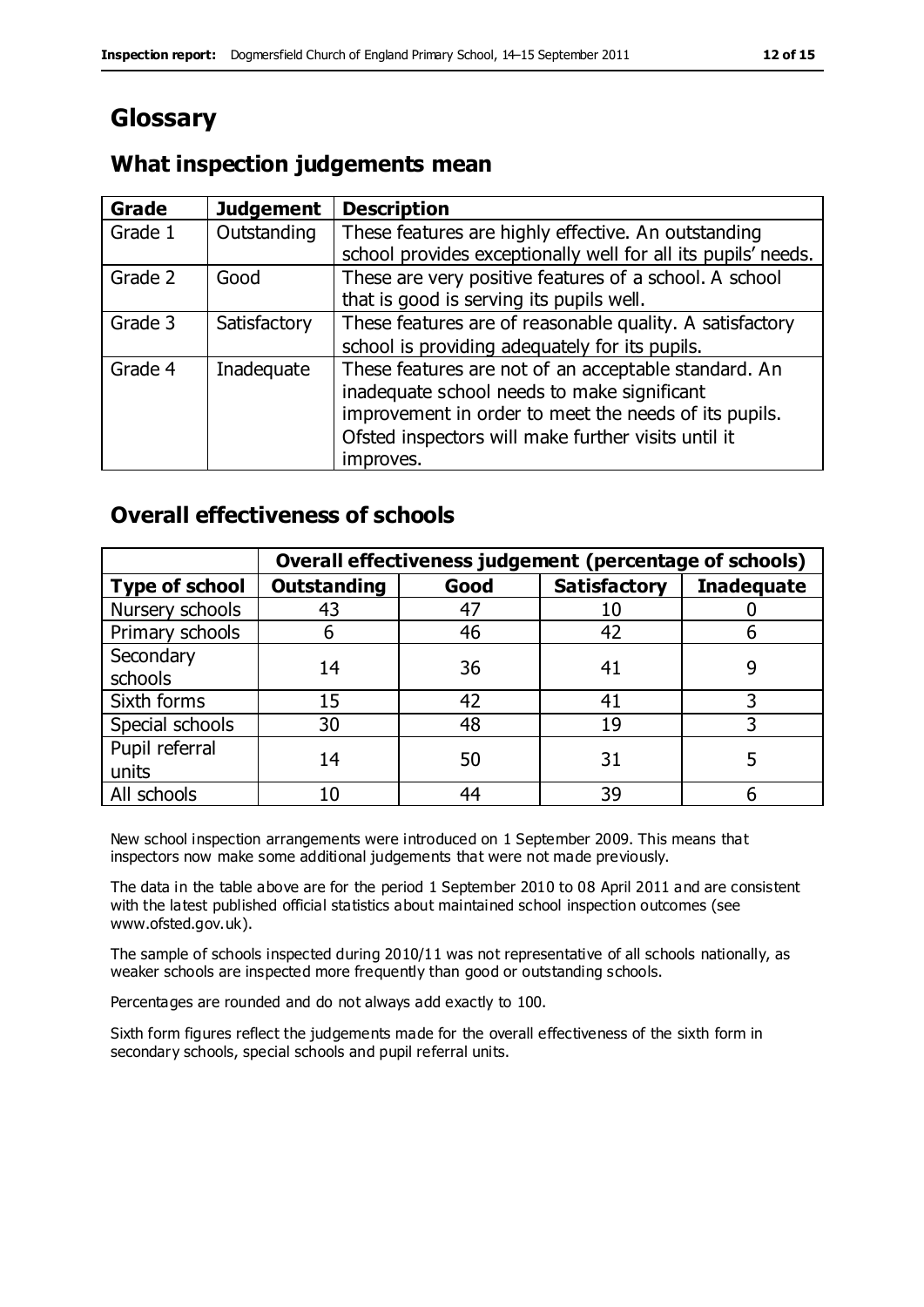# **Common terminology used by inspectors**

| Achievement:               | the progress and success of a pupil in their<br>learning, development or training.                                                                                                                                                                                                                                            |
|----------------------------|-------------------------------------------------------------------------------------------------------------------------------------------------------------------------------------------------------------------------------------------------------------------------------------------------------------------------------|
| Attainment:                | the standard of the pupils' work shown by test and<br>examination results and in lessons.                                                                                                                                                                                                                                     |
| Capacity to improve:       | the proven ability of the school to continue<br>improving. Inspectors base this judgement on what<br>the school has accomplished so far and on the<br>quality of its systems to maintain improvement.                                                                                                                         |
| Leadership and management: | the contribution of all the staff with responsibilities,<br>not just the headteacher, to identifying priorities,<br>directing and motivating staff and running the<br>school.                                                                                                                                                 |
| Learning:                  | how well pupils acquire knowledge, develop their<br>understanding, learn and practise skills and are<br>developing their competence as learners.                                                                                                                                                                              |
| Overall effectiveness:     | inspectors form a judgement on a school's overall<br>effectiveness based on the findings from their<br>inspection of the school. The following judgements,<br>in particular, influence what the overall<br>effectiveness judgement will be.                                                                                   |
|                            | The school's capacity for sustained<br>E<br>improvement.<br>Outcomes for individuals and groups of<br>H<br>pupils.<br>The quality of teaching.<br>The extent to which the curriculum meets<br>pupils' needs, including, where relevant,<br>through partnerships.<br>The effectiveness of care, guidance and<br>H.<br>support. |
| Progress:                  | the rate at which pupils are learning in lessons and<br>over longer periods of time. It is often measured<br>by comparing the pupils' attainment at the end of a<br>key stage with their attainment when they started.                                                                                                        |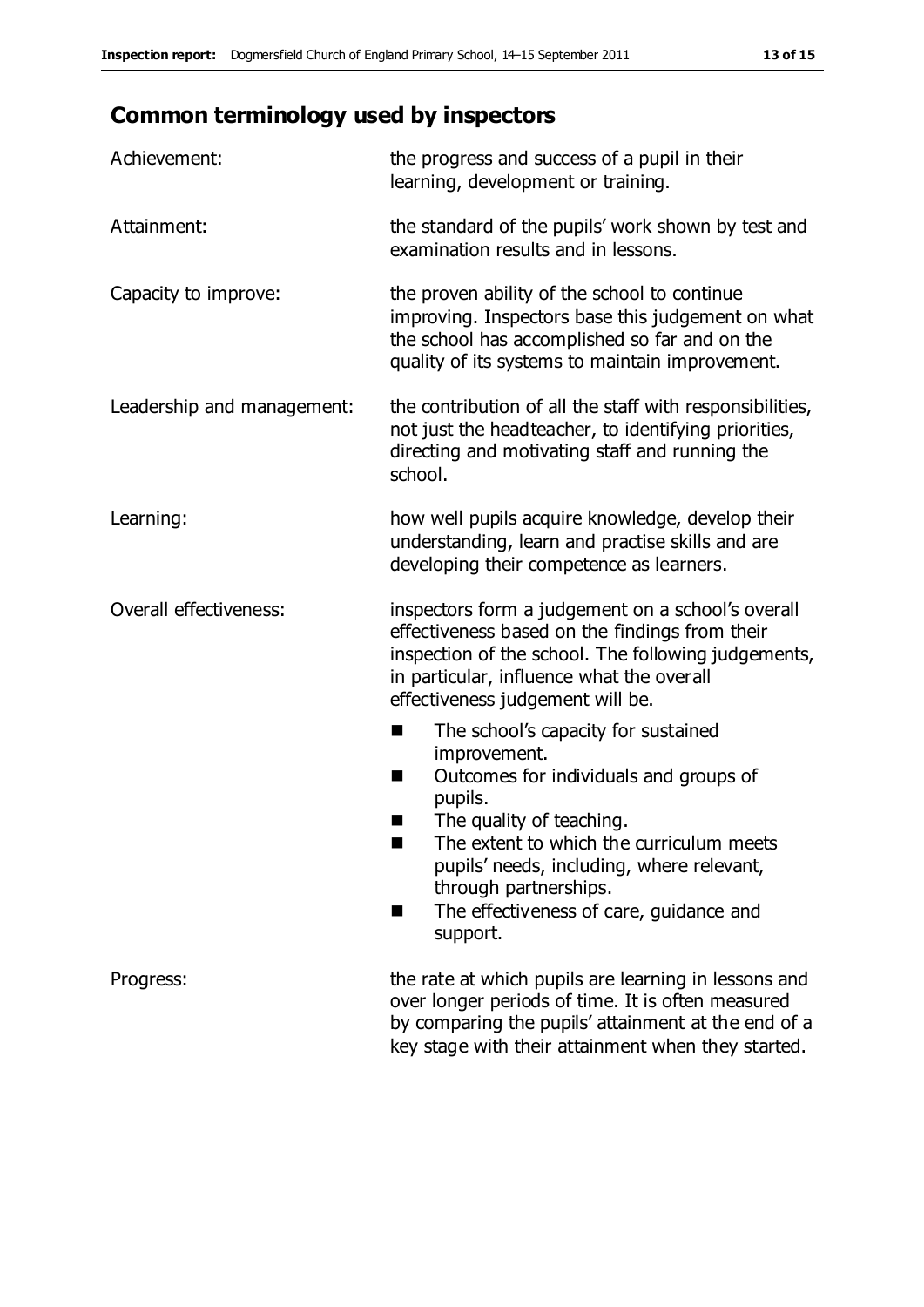#### **This letter is provided for the school, parents and carers to share with their children. It describes Ofsted's main findings from the inspection of their school.**



16 September 2011

Dear Pupils

#### **Inspection of Dogmersfield Church of England Primary School, Dogmersfield, Hook RG27 8SS**

Thank you for welcoming us to your school. We enjoyed seeing all the things you do and I particularly want to thank the pupils who gave up their lunchtime to talk to us. We judge your school to be good and to have some aspects that are outstanding.

Here are some of the things we found out were especially good about the school.

- Staff and governors look after you exceptionally well and give you excellent support and quidance, including when you start school.
- You are very mature, thoughtful and helpful young people. You get on really well together, behave exceptionally well and enjoy school very much.
- Learning activities are good. You are well taught so you make good progress and attainment is above average.
- Your headteacher, staff and governors work very well together to help the school improve.
- The links the school has with your parents and carers and other schools and groups are excellent and provide lots of benefits for you.

Here are some of the things we have asked the school to improve.

- $\blacksquare$  Help you to make more progress when you are working on your own or in a group. You can help by making sure you try hard all the time.
- Give you more support to improve your handwriting and help you all, but especially the boys, to learn more new words that will improve your writing.

Yours sincerely

D Wilkinson Lead inspector